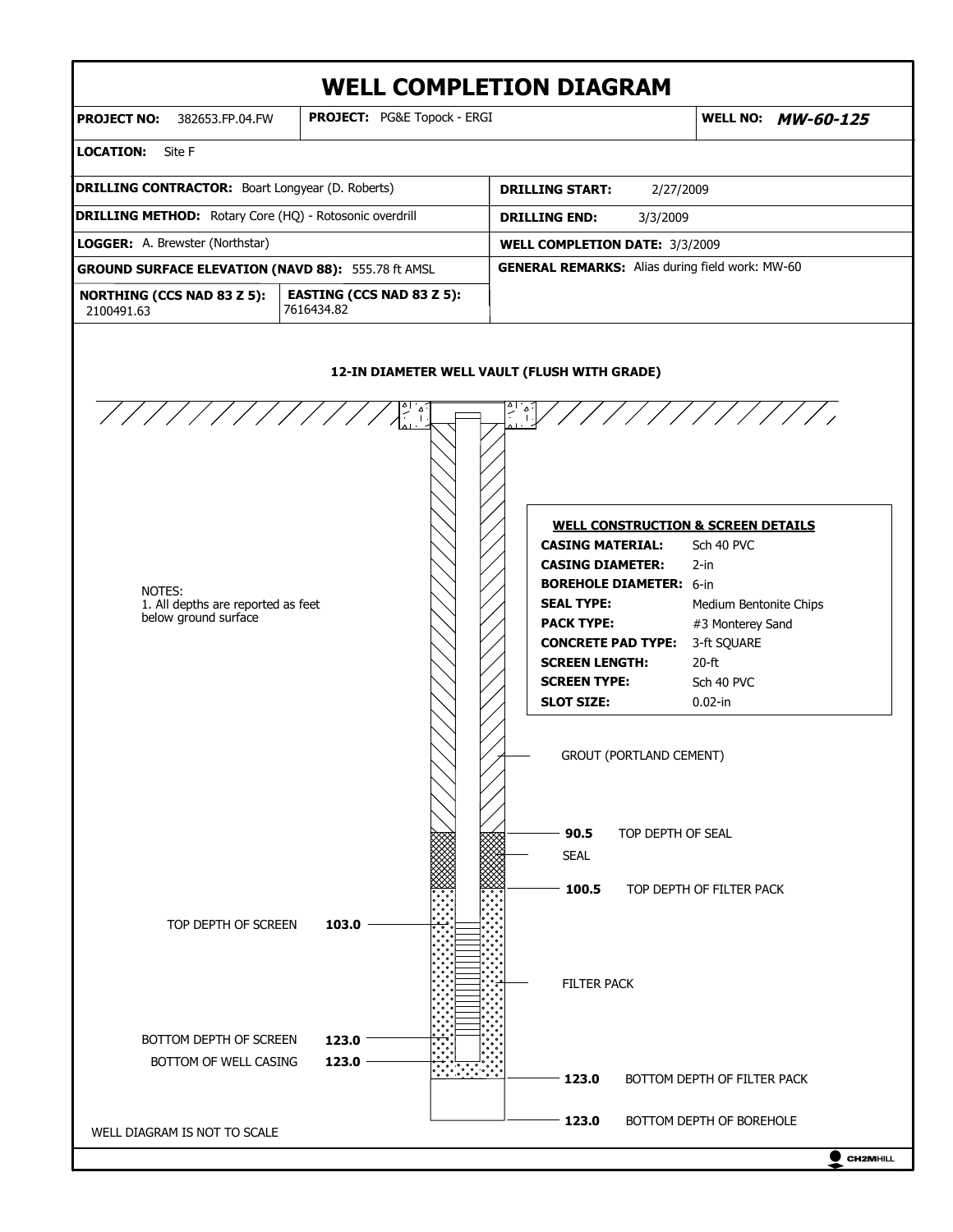

**BORING NUMBER:**

**SHEET 1 OF 7**

### **SOIL BORING LOG**

PROJECT : PG&E Topock - ERGI

LOCATION : Site F (2100491.6 N, 7616434.8 E)

ELEVATION : 555.8 ft

DRILLING CONTRACTOR : Boart Longyear (D. Roberts)

SOIL DESCRIPTION INTERVAL (ft) DEPTH BELOW EXISTING GRADE (ft) COMMENTS DRILLING EQUIPMENT AND METHOD : Track-mounted Rig, Rotosonic drill head and tools START : 2/27/2009 END : 3/3/2009 SOIL NAME, USCS GROUP SYMBOL, COLOR, MOISTURE CONTENT, RELATIVE DENSITY OR CONSISTENCY, SOIL STRUCTURE, MINERALOGY RECOVERY (in) SYMBOLIC LOG LAB SAMPLE LOGGER : A. Brewster (Northstar) ORIENTATION : Vertical USCS CODE/ LITHOLOGY WATER LEVELS : Approx. 98 ft BGS

|          | RECOVERY (in) | LAB<br><b>SAMPLE</b> | ്റം<br>CODE/<br><b>LITHOLOGY</b> | SOIL NAME, USCS GROUP SYMBOL, COLOR,<br>MOISTURE CONTENT, RELATIVE DENSITY OR<br>CONSISTENCY, SOIL STRUCTURE, MINERALOGY                                                                                                             | SYMBOLIC | DEPTH OF CASING, DRILLING RATE,<br>DRILLING FLUID LOSS, TESTS, AND<br><b>INSTRUMENTATION</b>                                                                                                                                                                                                                                                                                                                 |
|----------|---------------|----------------------|----------------------------------|--------------------------------------------------------------------------------------------------------------------------------------------------------------------------------------------------------------------------------------|----------|--------------------------------------------------------------------------------------------------------------------------------------------------------------------------------------------------------------------------------------------------------------------------------------------------------------------------------------------------------------------------------------------------------------|
| 5        | COMPLETE      |                      | <b>SM</b>                        | <b>Silty Sand (SM)</b><br>0.0-9.0' - dark yellowish brown, (10YR 4/4), dry, loose,<br>15% gravel, 60% sand, 25% fines, angular to<br>subangular, poorly graded, no dominant mineralogy,<br>matrix supported, max clast size = 60 mm. | Τ        | Boring initially drilled to 86.5' bgs using<br>Rotosonic tools up to 6-in in diameter. 6-in<br>conductor casing then used as a temporary<br>conductor casing to facilitate rotary core<br>drilling. Boring drilled from 86.5' bgs to a total<br>depth of 123.0' bgs using diamond bit rotary<br>core tools (HQ-size, 3.8-in diameter), and then<br>overdrilled to total depth using 6-in Rotosonic<br>tools. |
| 10       |               |                      |                                  | Metadiorite (pTbr)<br>9.0-86.5' - bedrock is consolidated. Drilling method<br>pulverizes most of the core. Intact portions of core are<br>described, as appropriate.                                                                 |          |                                                                                                                                                                                                                                                                                                                                                                                                              |
| 15<br>20 |               |                      | pTbr                             | 16.0-26.0'- greyish green (5G 5/2), fine grained, some<br>calcite infill (1 mm max) and reddish staining observed<br>on fracture surfaces                                                                                            |          |                                                                                                                                                                                                                                                                                                                                                                                                              |
|          |               |                      |                                  |                                                                                                                                                                                                                                      |          |                                                                                                                                                                                                                                                                                                                                                                                                              |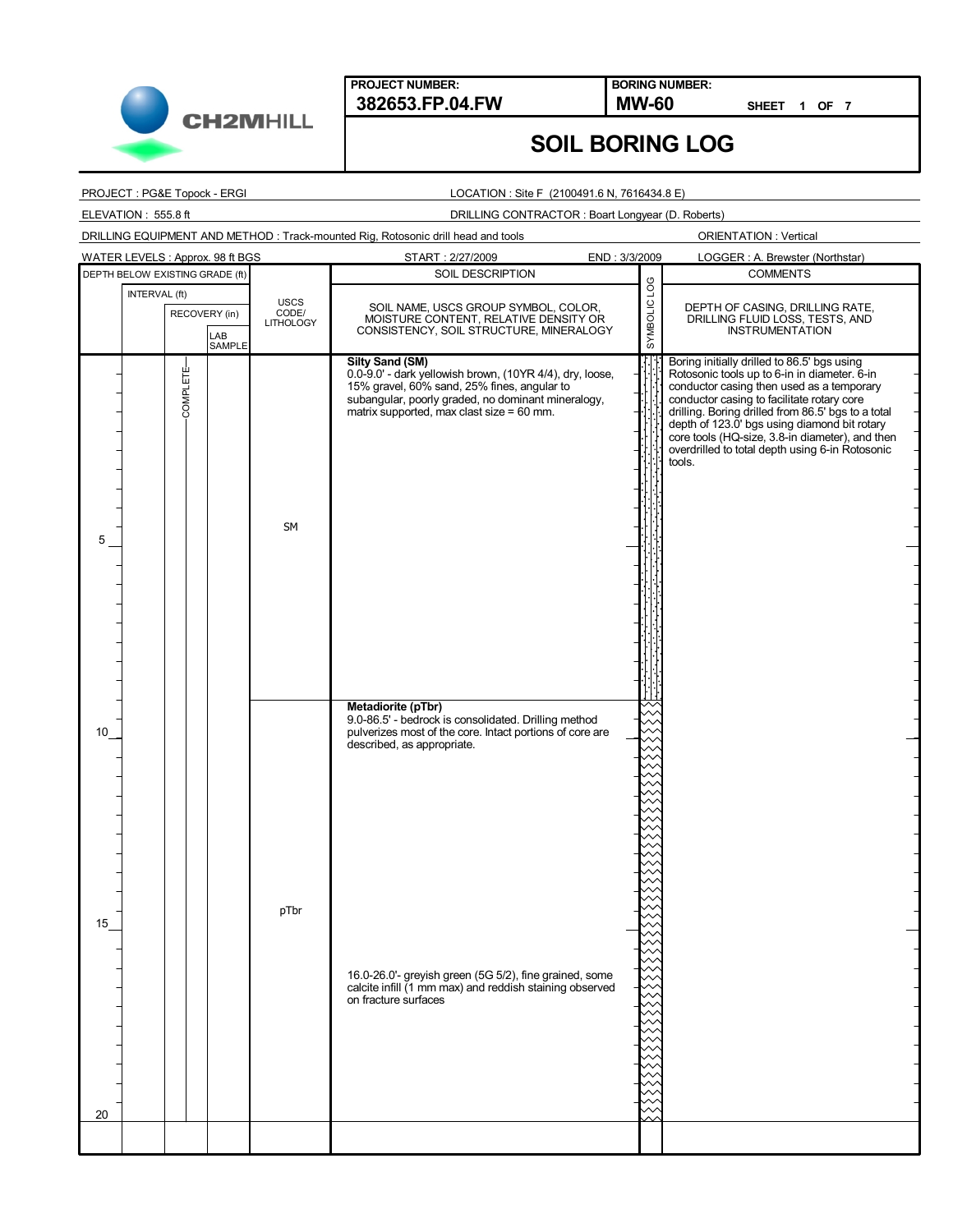

**BORING NUMBER:**

**SHEET 2 OF 7**

### **SOIL BORING LOG**

#### PROJECT : PG&E Topock - ERGI

#### LOCATION : Site F (2100491.6 N, 7616434.8 E)

#### ELEVATION : 555.8 ft

DRILLING CONTRACTOR : Boart Longyear (D. Roberts)

# ORIENTATION : Vertical DRILLING EQUIPMENT AND METHOD : Track-mounted Rig, Rotosonic drill head and tools WATER LEVELS : Approx. 98 ft BGS START : 2/27/2009 END : 3/3/2009 LOGGER : A. Brewster (Northstar) DEPTH BELOW EXISTING GRADE (ft) SOIL DESCRIPTION SOIL DESCRIPTION COMMENTS SOIL DESCRIPTION INTERVAL (ft) SYMBOLIC USCS<br>CODE/<br>LITHOLOGY SOIL NAME, USCS GROUP SYMBOL, COLOR, DEPTH OF CASING, DRILLING RATE, DRILLING FLUID LOSS, TESTS, AND INSTRUMENTATION RECOVERY (in) MOISTURE CONTENT, RELATIVE DENSITY OR CONSISTENCY, SOIL STRUCTURE, MINERALOGY LAB SAMPLE **Metadiorite (pTbr)** COMPLETE-COMPLETE16.0-26.0'- greyish green (5G 5/2), fine grained, some calcite infill (1 mm max) and reddish staining observed on fracture surfaces 25 26.0-35.0'- dusky yellowish green (10GY 3/2), fine grained, some calcite infill (1 mm max) and reddish staining observed on fracture surfaces 30 pTbr 35 36.0-73.0'- dusky green (5G 3/2), fine grained, no infill, very little reddish staining on fracture surfaces 40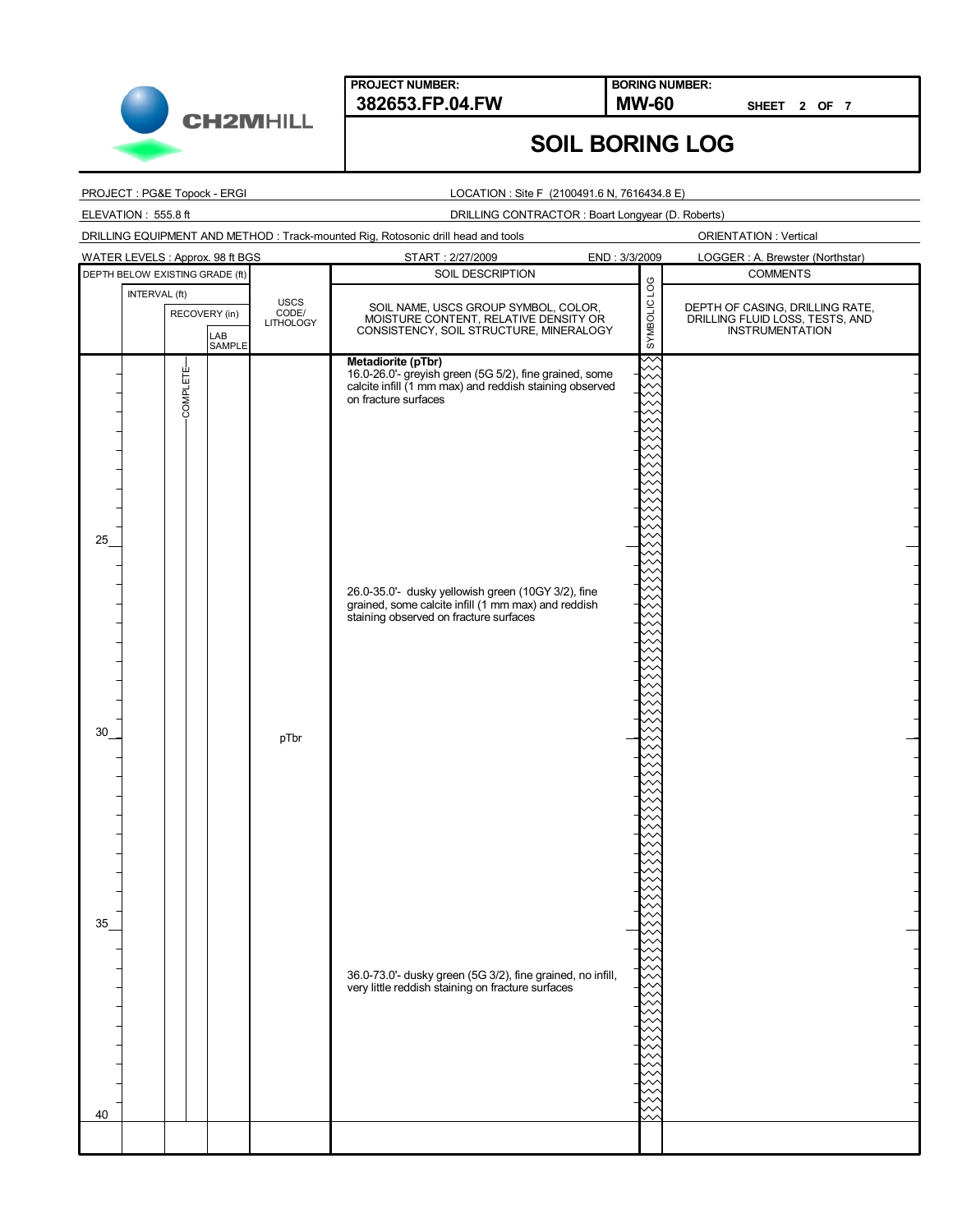

**BORING NUMBER:**

**SHEET 3 OF 7**

## **SOIL BORING LOG**

### PROJECT : PG&E Topock - ERGI

ELEVATION : 555.8 ft

#### LOCATION : Site F (2100491.6 N, 7616434.8 E)

DRILLING CONTRACTOR : Boart Longyear (D. Roberts)

| DRILLING EQUIPMENT AND METHOD : Track-mounted Rig, Rotosonic drill head and tools<br><b>ORIENTATION: Vertical</b> |                            |                                                                                                                                       |                    |                                                                                       |  |  |  |
|-------------------------------------------------------------------------------------------------------------------|----------------------------|---------------------------------------------------------------------------------------------------------------------------------------|--------------------|---------------------------------------------------------------------------------------|--|--|--|
| WATER LEVELS : Approx. 98 ft BGS                                                                                  |                            | START: 2/27/2009<br>END: 3/3/2009                                                                                                     |                    | LOGGER : A. Brewster (Northstar)                                                      |  |  |  |
| DEPTH BELOW EXISTING GRADE (ft)                                                                                   |                            | SOIL DESCRIPTION                                                                                                                      |                    | <b>COMMENTS</b>                                                                       |  |  |  |
| INTERVAL (ft)<br>RECOVERY (in)<br>LAB<br>SAMPLE                                                                   | USCS<br>CODE/<br>LITHOLOGY | SOIL NAME, USCS GROUP SYMBOL, COLOR,<br>MOISTURE CONTENT, RELATIVE DENSITY OR<br>CONSISTENCY, SOIL STRUCTURE, MINERALOGY              | SAMBOLIC LOG       | DEPTH OF CASING, DRILLING RATE,<br>DRILLING FLUID LOSS, TESTS, AND<br>INSTRUMENTATION |  |  |  |
| COMPLETE-<br>45<br>50<br>ַכּ<br>60                                                                                | pTbr                       | Metadiorite (pTbr)<br>36.0-73.0'- dusky green (5G 3/2), fine grained, no infill,<br>very little reddish staining on fracture surfaces | $\scriptstyle\sim$ |                                                                                       |  |  |  |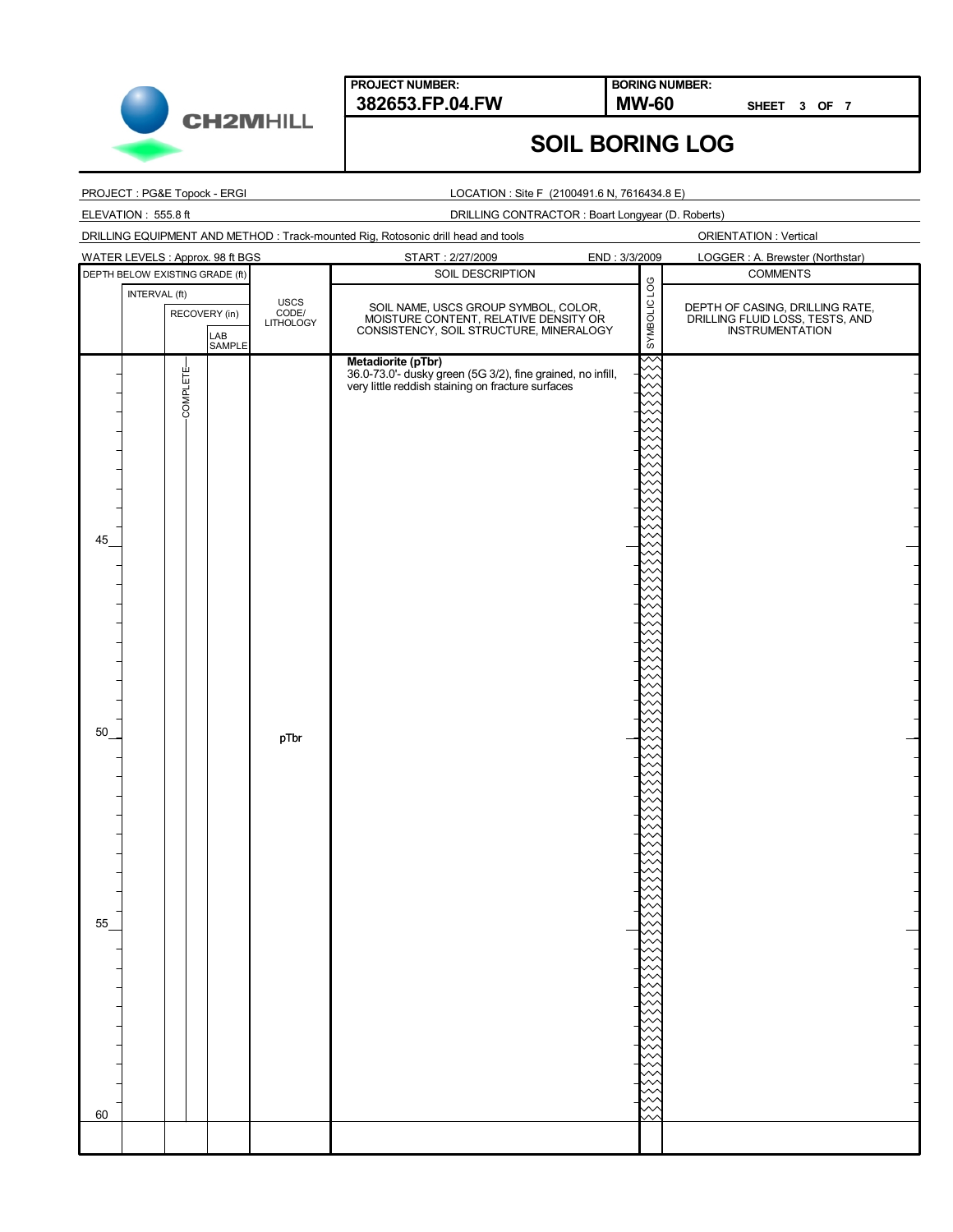

**BORING NUMBER:**

**SHEET 4 OF 7**

### **SOIL BORING LOG**

#### PROJECT : PG&E Topock - ERGI

#### LOCATION : Site F (2100491.6 N, 7616434.8 E)

ELEVATION : 555.8 ft

DRILLING CONTRACTOR : Boart Longyear (D. Roberts)

| DRILLING EQUIPMENT AND METHOD: Track-mounted Rig, Rotosonic drill head and tools |  |
|----------------------------------------------------------------------------------|--|
|                                                                                  |  |

ORIENTATION : Vertical

|          | WATER LEVELS : Approx. 98 ft BGS                |  |                            | START: 2/27/2009<br>END: 3/3/2009                                                                                                                             |              | LOGGER: A. Brewster (Northstar)                                                       |  |
|----------|-------------------------------------------------|--|----------------------------|---------------------------------------------------------------------------------------------------------------------------------------------------------------|--------------|---------------------------------------------------------------------------------------|--|
|          | DEPTH BELOW EXISTING GRADE (ft)                 |  |                            | SOIL DESCRIPTION                                                                                                                                              |              | <b>COMMENTS</b>                                                                       |  |
|          | INTERVAL (ft)<br>RECOVERY (in)<br>LAB<br>SAMPLE |  | USCS<br>CODE/<br>LITHOLOGY | SOIL NAME, USCS GROUP SYMBOL, COLOR,<br>MOISTURE CONTENT, RELATIVE DENSITY OR<br>CONSISTENCY, SOIL STRUCTURE, MINERALOGY                                      | SYMBOLIC LOG | DEPTH OF CASING, DRILLING RATE,<br>DRILLING FLUID LOSS, TESTS, AND<br>INSTRUMENTATION |  |
| 65       | COMPLETE-                                       |  |                            | Metadiorite (pTbr)<br>36.0-73.0'- dusky green (5G 3/2), fine grained, no infill,<br>very little reddish staining on fracture surfaces                         |              |                                                                                       |  |
| 70<br>75 |                                                 |  | pTbr                       | 73.0-86.5'- dusky green (5G 3/2) rock mass with very<br>light grey (N8) mottling, medium grained, calcite infill<br>and reddish staining on fracture surfaces |              | 73.0-86.5'- Nearly 100% of core recovered is<br>intact.                               |  |
| 80       |                                                 |  |                            |                                                                                                                                                               |              |                                                                                       |  |
|          |                                                 |  |                            |                                                                                                                                                               |              |                                                                                       |  |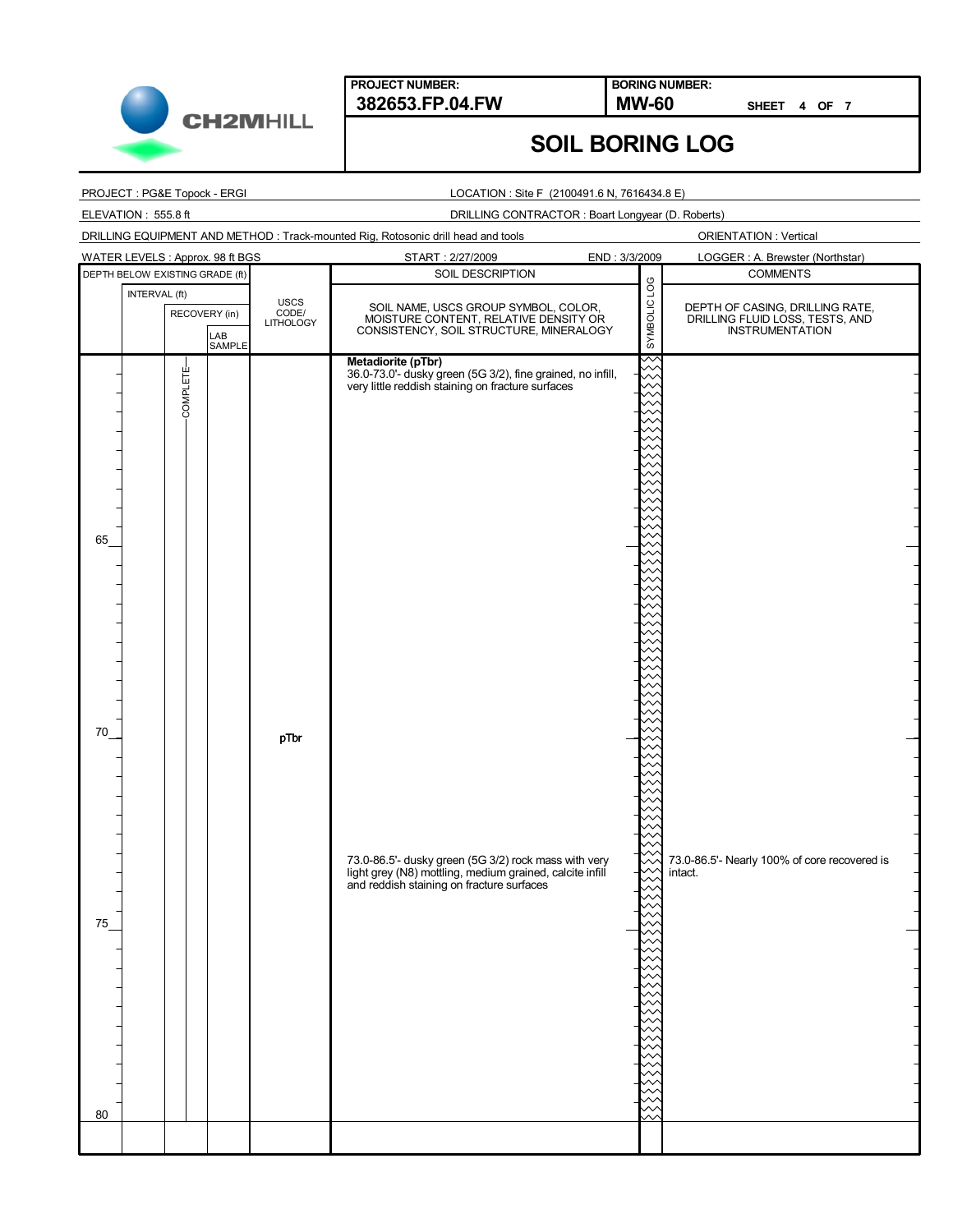

**BORING NUMBER:**

**SHEET 5 OF 7**

## **SOIL BORING LOG**

### PROJECT : PG&E Topock - ERGI

#### LOCATION : Site F (2100491.6 N, 7616434.8 E)

ELEVATION : 555.8 ft

DRILLING CONTRACTOR : Boart Longyear (D. Roberts)

| START: 2/27/2009<br>WATER LEVELS : Approx. 98 ft BGS<br>END: 3/3/2009<br>LOGGER : A. Brewster (Northstar)<br>SOIL DESCRIPTION<br><b>COMMENTS</b><br>DEPTH BELOW EXISTING GRADE (ft)<br>SYMBOLIC LOG<br>INTERVAL (ft)<br>USCS<br>CODE/<br>LITHOLOGY<br>SOIL NAME, USCS GROUP SYMBOL, COLOR,<br>DEPTH OF CASING, DRILLING RATE,<br>DRILLING FLUID LOSS, TESTS, AND<br>INSTRUMENTATION<br>RECOVERY (in)<br>MOISTURE CONTENT, RELATIVE DENSITY OR<br>CONSISTENCY, SOIL STRUCTURE, MINERALOGY<br>LAB<br>SAMPLE<br>73.0-86.5'- dusky green (5G 3/2) rock mass with very<br>COMPLETE-<br>light grey (N8) mottling, medium grained, calcite infill<br>and reddish staining on fracture surfaces<br>pTbr<br>85<br>Total depth of initial Rotosonic boring is 86.5 ft<br>bgs. Begin rotary core drilling.<br>86.5<br>Begin rock coring from 86.5 ft bgs<br>See the next page for the rock core log.<br>90<br>95<br>100 |  |  |  |  | DRILLING EQUIPMENT AND METHOD : Track-mounted Rig, Rotosonic drill head and tools |  | <b>ORIENTATION: Vertical</b> |
|--------------------------------------------------------------------------------------------------------------------------------------------------------------------------------------------------------------------------------------------------------------------------------------------------------------------------------------------------------------------------------------------------------------------------------------------------------------------------------------------------------------------------------------------------------------------------------------------------------------------------------------------------------------------------------------------------------------------------------------------------------------------------------------------------------------------------------------------------------------------------------------------------------------|--|--|--|--|-----------------------------------------------------------------------------------|--|------------------------------|
|                                                                                                                                                                                                                                                                                                                                                                                                                                                                                                                                                                                                                                                                                                                                                                                                                                                                                                              |  |  |  |  |                                                                                   |  |                              |
|                                                                                                                                                                                                                                                                                                                                                                                                                                                                                                                                                                                                                                                                                                                                                                                                                                                                                                              |  |  |  |  |                                                                                   |  |                              |
|                                                                                                                                                                                                                                                                                                                                                                                                                                                                                                                                                                                                                                                                                                                                                                                                                                                                                                              |  |  |  |  |                                                                                   |  |                              |
|                                                                                                                                                                                                                                                                                                                                                                                                                                                                                                                                                                                                                                                                                                                                                                                                                                                                                                              |  |  |  |  |                                                                                   |  |                              |
|                                                                                                                                                                                                                                                                                                                                                                                                                                                                                                                                                                                                                                                                                                                                                                                                                                                                                                              |  |  |  |  |                                                                                   |  |                              |
|                                                                                                                                                                                                                                                                                                                                                                                                                                                                                                                                                                                                                                                                                                                                                                                                                                                                                                              |  |  |  |  |                                                                                   |  |                              |
|                                                                                                                                                                                                                                                                                                                                                                                                                                                                                                                                                                                                                                                                                                                                                                                                                                                                                                              |  |  |  |  |                                                                                   |  |                              |
|                                                                                                                                                                                                                                                                                                                                                                                                                                                                                                                                                                                                                                                                                                                                                                                                                                                                                                              |  |  |  |  |                                                                                   |  |                              |
|                                                                                                                                                                                                                                                                                                                                                                                                                                                                                                                                                                                                                                                                                                                                                                                                                                                                                                              |  |  |  |  |                                                                                   |  |                              |
|                                                                                                                                                                                                                                                                                                                                                                                                                                                                                                                                                                                                                                                                                                                                                                                                                                                                                                              |  |  |  |  |                                                                                   |  |                              |
|                                                                                                                                                                                                                                                                                                                                                                                                                                                                                                                                                                                                                                                                                                                                                                                                                                                                                                              |  |  |  |  |                                                                                   |  |                              |
|                                                                                                                                                                                                                                                                                                                                                                                                                                                                                                                                                                                                                                                                                                                                                                                                                                                                                                              |  |  |  |  |                                                                                   |  |                              |
|                                                                                                                                                                                                                                                                                                                                                                                                                                                                                                                                                                                                                                                                                                                                                                                                                                                                                                              |  |  |  |  |                                                                                   |  |                              |
|                                                                                                                                                                                                                                                                                                                                                                                                                                                                                                                                                                                                                                                                                                                                                                                                                                                                                                              |  |  |  |  |                                                                                   |  |                              |
|                                                                                                                                                                                                                                                                                                                                                                                                                                                                                                                                                                                                                                                                                                                                                                                                                                                                                                              |  |  |  |  |                                                                                   |  |                              |
|                                                                                                                                                                                                                                                                                                                                                                                                                                                                                                                                                                                                                                                                                                                                                                                                                                                                                                              |  |  |  |  |                                                                                   |  |                              |
|                                                                                                                                                                                                                                                                                                                                                                                                                                                                                                                                                                                                                                                                                                                                                                                                                                                                                                              |  |  |  |  |                                                                                   |  |                              |
|                                                                                                                                                                                                                                                                                                                                                                                                                                                                                                                                                                                                                                                                                                                                                                                                                                                                                                              |  |  |  |  |                                                                                   |  |                              |
|                                                                                                                                                                                                                                                                                                                                                                                                                                                                                                                                                                                                                                                                                                                                                                                                                                                                                                              |  |  |  |  |                                                                                   |  |                              |
|                                                                                                                                                                                                                                                                                                                                                                                                                                                                                                                                                                                                                                                                                                                                                                                                                                                                                                              |  |  |  |  |                                                                                   |  |                              |
|                                                                                                                                                                                                                                                                                                                                                                                                                                                                                                                                                                                                                                                                                                                                                                                                                                                                                                              |  |  |  |  |                                                                                   |  |                              |
|                                                                                                                                                                                                                                                                                                                                                                                                                                                                                                                                                                                                                                                                                                                                                                                                                                                                                                              |  |  |  |  |                                                                                   |  |                              |
|                                                                                                                                                                                                                                                                                                                                                                                                                                                                                                                                                                                                                                                                                                                                                                                                                                                                                                              |  |  |  |  |                                                                                   |  |                              |
|                                                                                                                                                                                                                                                                                                                                                                                                                                                                                                                                                                                                                                                                                                                                                                                                                                                                                                              |  |  |  |  |                                                                                   |  |                              |
|                                                                                                                                                                                                                                                                                                                                                                                                                                                                                                                                                                                                                                                                                                                                                                                                                                                                                                              |  |  |  |  |                                                                                   |  |                              |
|                                                                                                                                                                                                                                                                                                                                                                                                                                                                                                                                                                                                                                                                                                                                                                                                                                                                                                              |  |  |  |  |                                                                                   |  |                              |
|                                                                                                                                                                                                                                                                                                                                                                                                                                                                                                                                                                                                                                                                                                                                                                                                                                                                                                              |  |  |  |  |                                                                                   |  |                              |
|                                                                                                                                                                                                                                                                                                                                                                                                                                                                                                                                                                                                                                                                                                                                                                                                                                                                                                              |  |  |  |  |                                                                                   |  |                              |
|                                                                                                                                                                                                                                                                                                                                                                                                                                                                                                                                                                                                                                                                                                                                                                                                                                                                                                              |  |  |  |  |                                                                                   |  |                              |
|                                                                                                                                                                                                                                                                                                                                                                                                                                                                                                                                                                                                                                                                                                                                                                                                                                                                                                              |  |  |  |  |                                                                                   |  |                              |
|                                                                                                                                                                                                                                                                                                                                                                                                                                                                                                                                                                                                                                                                                                                                                                                                                                                                                                              |  |  |  |  |                                                                                   |  |                              |
|                                                                                                                                                                                                                                                                                                                                                                                                                                                                                                                                                                                                                                                                                                                                                                                                                                                                                                              |  |  |  |  |                                                                                   |  |                              |
|                                                                                                                                                                                                                                                                                                                                                                                                                                                                                                                                                                                                                                                                                                                                                                                                                                                                                                              |  |  |  |  |                                                                                   |  |                              |
|                                                                                                                                                                                                                                                                                                                                                                                                                                                                                                                                                                                                                                                                                                                                                                                                                                                                                                              |  |  |  |  |                                                                                   |  |                              |
|                                                                                                                                                                                                                                                                                                                                                                                                                                                                                                                                                                                                                                                                                                                                                                                                                                                                                                              |  |  |  |  |                                                                                   |  |                              |
|                                                                                                                                                                                                                                                                                                                                                                                                                                                                                                                                                                                                                                                                                                                                                                                                                                                                                                              |  |  |  |  |                                                                                   |  |                              |
|                                                                                                                                                                                                                                                                                                                                                                                                                                                                                                                                                                                                                                                                                                                                                                                                                                                                                                              |  |  |  |  |                                                                                   |  |                              |
|                                                                                                                                                                                                                                                                                                                                                                                                                                                                                                                                                                                                                                                                                                                                                                                                                                                                                                              |  |  |  |  |                                                                                   |  |                              |
|                                                                                                                                                                                                                                                                                                                                                                                                                                                                                                                                                                                                                                                                                                                                                                                                                                                                                                              |  |  |  |  |                                                                                   |  |                              |
|                                                                                                                                                                                                                                                                                                                                                                                                                                                                                                                                                                                                                                                                                                                                                                                                                                                                                                              |  |  |  |  |                                                                                   |  |                              |
|                                                                                                                                                                                                                                                                                                                                                                                                                                                                                                                                                                                                                                                                                                                                                                                                                                                                                                              |  |  |  |  |                                                                                   |  |                              |
|                                                                                                                                                                                                                                                                                                                                                                                                                                                                                                                                                                                                                                                                                                                                                                                                                                                                                                              |  |  |  |  |                                                                                   |  |                              |
|                                                                                                                                                                                                                                                                                                                                                                                                                                                                                                                                                                                                                                                                                                                                                                                                                                                                                                              |  |  |  |  |                                                                                   |  |                              |
|                                                                                                                                                                                                                                                                                                                                                                                                                                                                                                                                                                                                                                                                                                                                                                                                                                                                                                              |  |  |  |  |                                                                                   |  |                              |
|                                                                                                                                                                                                                                                                                                                                                                                                                                                                                                                                                                                                                                                                                                                                                                                                                                                                                                              |  |  |  |  |                                                                                   |  |                              |
|                                                                                                                                                                                                                                                                                                                                                                                                                                                                                                                                                                                                                                                                                                                                                                                                                                                                                                              |  |  |  |  |                                                                                   |  |                              |
|                                                                                                                                                                                                                                                                                                                                                                                                                                                                                                                                                                                                                                                                                                                                                                                                                                                                                                              |  |  |  |  |                                                                                   |  |                              |
|                                                                                                                                                                                                                                                                                                                                                                                                                                                                                                                                                                                                                                                                                                                                                                                                                                                                                                              |  |  |  |  |                                                                                   |  |                              |
|                                                                                                                                                                                                                                                                                                                                                                                                                                                                                                                                                                                                                                                                                                                                                                                                                                                                                                              |  |  |  |  |                                                                                   |  |                              |
|                                                                                                                                                                                                                                                                                                                                                                                                                                                                                                                                                                                                                                                                                                                                                                                                                                                                                                              |  |  |  |  |                                                                                   |  |                              |
|                                                                                                                                                                                                                                                                                                                                                                                                                                                                                                                                                                                                                                                                                                                                                                                                                                                                                                              |  |  |  |  |                                                                                   |  |                              |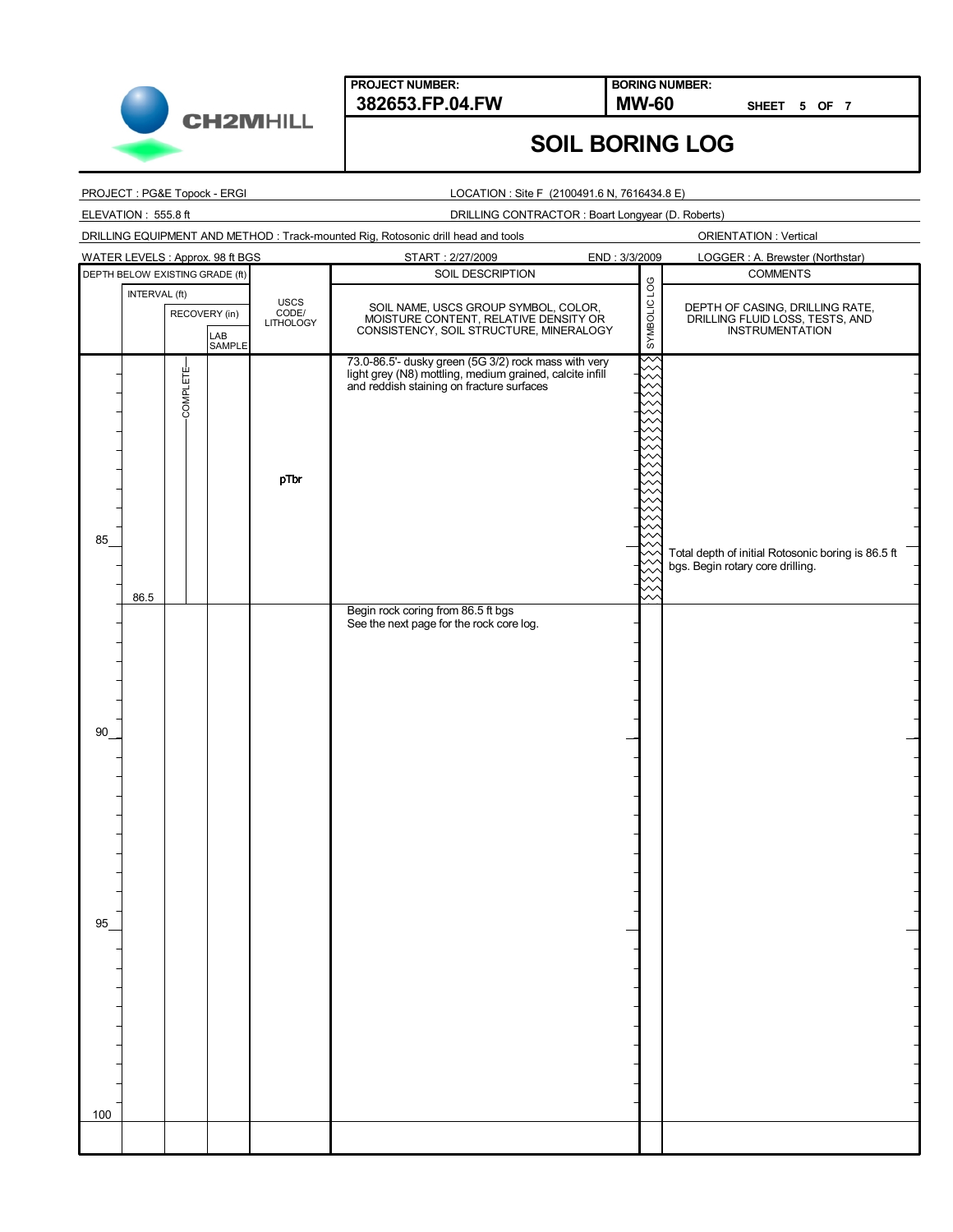**PROJECT NUMBER:**

CORING EQUIPMENT AND METHOD : Track-mounted Rig, LF-70 Drill Head and HQ-sized tools (diamond bit)

**382653.FP.04.FW MW-60 BORING NUMBER:**

**SHEET 6 OF 7**

### **ROCK CORE LOG**

PROJECT : PG&E Topock - ERGI

**CH2MHILL** 

LOCATION : Site F (2100491.6 N, 7616434.8 E)

ELEVATION : 555.8 ft DRILLING CONTRACTOR : Boart Longyear (D. Roberts)

ORIENTATION : Vertical

86.5-89.5' - Fracture zone, rough, undulating, < 1 mm calcite infilling, reddish staining, no dominant orientation 89.5-96.5' - Fracture zone, 30 deg, rough, undulating, < 1 mm calcite infilling, reddish staining, tight 97' - Joint, 60 deg, rough, undulating, < 1 mm calcite infilling, reddish staining, tight 100' - Joint, 60 deg, rough, undulating, < 1 mm calcite infilling, no staining, tight 100.5-105.0' - Fracture zone, 30 deg and 60 deg, rough, undulating, < 1 mm calcite infilling, reddish staining, rusty staining at 102.5' and 103.6', tight. 89.5 96.5 106.4 86.5 0 53 48 **Metadiorite (pTbr)** 86.5-123.0' - dusky green, (5G 3/2), intermediate (dioritic) mineralogy, medium grained, unweathered, massive to foliated 92.0' - fine grained 104.5' - medium grained General Note: The metadiorite bedrock exhibits many small healed fractures (1-3 mm) of somewhat random orientation. These healed fractures create weaknesses in the rock. It can be difficult to determine if the metadiorite is jointed in-situ, or if the discontinuities are caused by the drilling method. Intervals with fracture per foot counts >10 are likely caused by drilling.  $R1 = 23.0$  min R2 = 36.0 min R3 = 50.0 min >10 >10  $>10$  $>10$ 2 2 3 2 >10 >10 0 1 0 1 1 2 1 1 1 0 **DESCRIPTION**<br>
CONFILE THE SAME TO BELOW THE SURFACE STAINING, AND TIGHTNESS,<br>
PLANARITY, INFILLING MATERIAL AND<br>
BELOW BELOW BELOW PLANARITY, INFILLING MATERIAL AND<br>
BELOW BELOW BELOW PLANARITY, INFILLING MATERIAL AND<br>
BE **DESCRIPTION** R Q D (%) FRACTURES PER FOOT START : 2/27/2009 END : 3/3/2009 90 95 100 105 LOGGER : A. Brewster (Northstar) **DISCONTINUITIES COMMENTS** SIZE AND DEPTH OF CASING, FLUID LOSS, CORING RATE AND SMOOTHNESS, CAVING ROD DROPS, TEST RESULTS, ETC. LITHOLOGY CORE RUN, LENGTH, AND RECOVERY (%) ROCK TYPE, COLOR, MINERALOGY, TEXTURE, HARDNESS, WEATHERING, AND ROCK MASS CHARACTERISTICS WATER LEVELS : Approx. 98 ft BGS R1 3 ft 100% R2 7 ft 100% R3 9.9 ft 100%